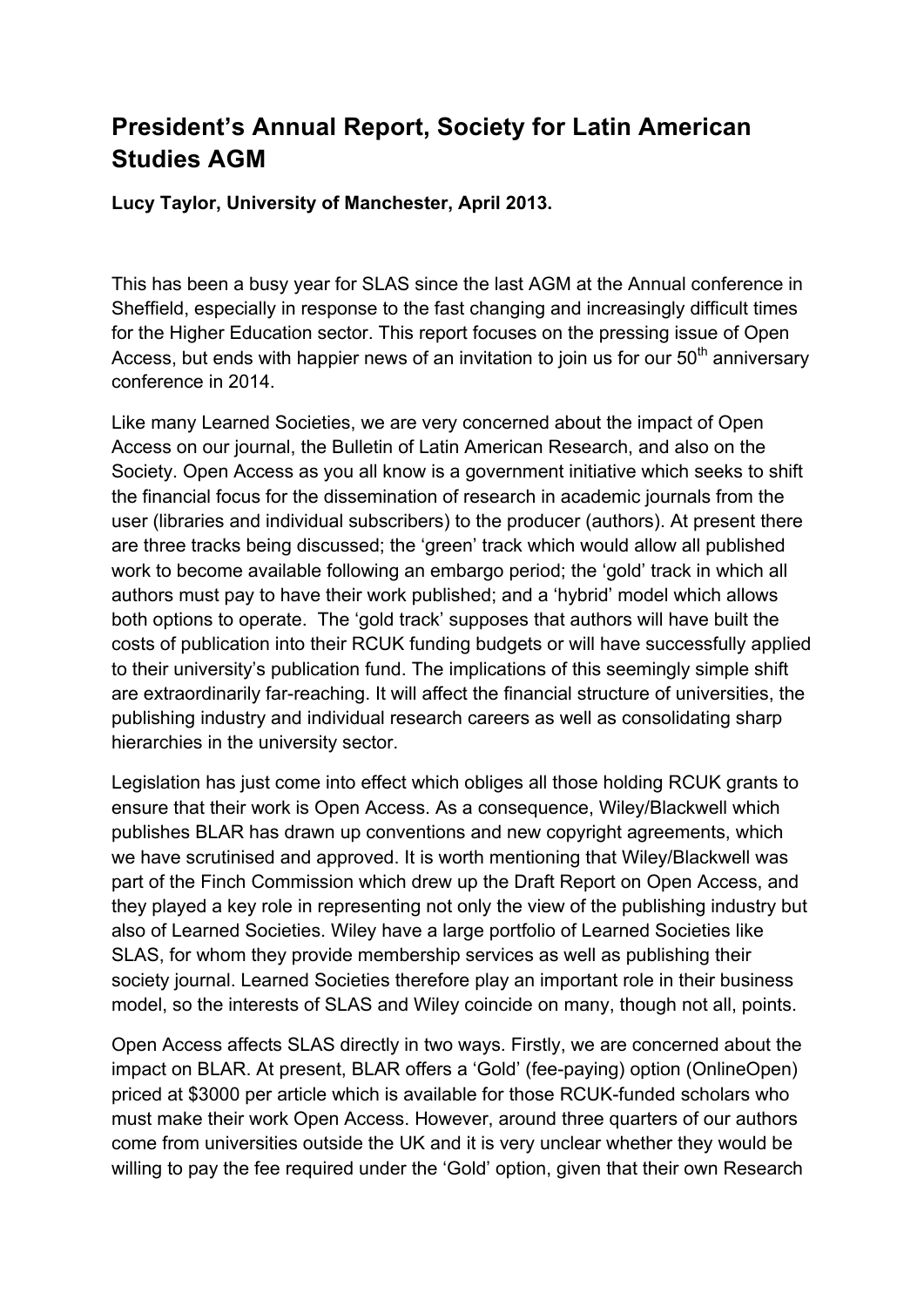bodies or universities may not recognise the necessity of this expense. (Of the 94 authors who have published BLAR articles since 2010 only 25 authors were UKbased while 39 were from the USA, 14 from Latin America, 11 from Europe, 4 from Canada and one based in Malaysia). For many Latin American colleagues in particular, such costs may well be absolutely prohibitive at a time when we are actually seeing more submissions – and published articles – from colleagues in Latin America. Open Access therefore threatens BLAR by restricting the pool of prospective authors, and more seriously it compromises the purpose and ethos of BLAR which is to promote a global community of scholarship on Latin America.

Secondly, the Society itself is threatened by Open Access. Around 88% of our income comes from Wiley-Blackwell most of which derives from BLAR sales via libraries. We are therefore highly dependent on the current financial arrangement. If this funding stream shifts wholly to author-payments our income will be very adversely affected because far fewer articles will be submitted and published. How this new arrangement might affect our financial relationship with Wiley/Blackwell is also unknown. A move towards a hybrid system, which is looking most likely in the short term at least, will mean that some – probably most – of our articles would become open access following embargo and BLAR should continue to be an economically viable purchase for many libraries. However, the impact of this future scenario is extremely difficult to predict. Our income as a society is very unlikely to increase and is much more likely to shrink significantly, putting in jeopardy our grants schemes and other activities.

We have responded to this fast-moving situation in a number of ways. Firstly, we have worked with colleagues, joining the chorus of discussion and criticism being generated by larger Learned Societies, the British Academy and UKCASA. We have also been working closely with Tom Pater, our key liaison at Wiley Blackwell and have developed a co-ordinated approach between the SLAS and BLAR teams. In addition, we have set up a rolling working group. This group is tasked with a) keeping a weather eye on new developments and b) considering alternative ways of generating income and developing a different business model in order to keep SLAS viable as a society.

It seems that we are drawn into a language and practice of the market by this legislation which I personally regret. However, I believe that we can also struggle hard to maintain the hallmark of SLAS: its collegiality. It is essential, in my view, that we foreground our intellectual endeavours, our curiosity and passion, and celebrate the tight-knit and open-minded community of scholarship that characterises SLAS. Our mission to promote junior scholars through the postgraduate and postdoctoral grant schemes, to enhance intellectual networks through the seminar, conferences and events grants and to facilitate Latin American participation in our conference remains a priority for the Committee.